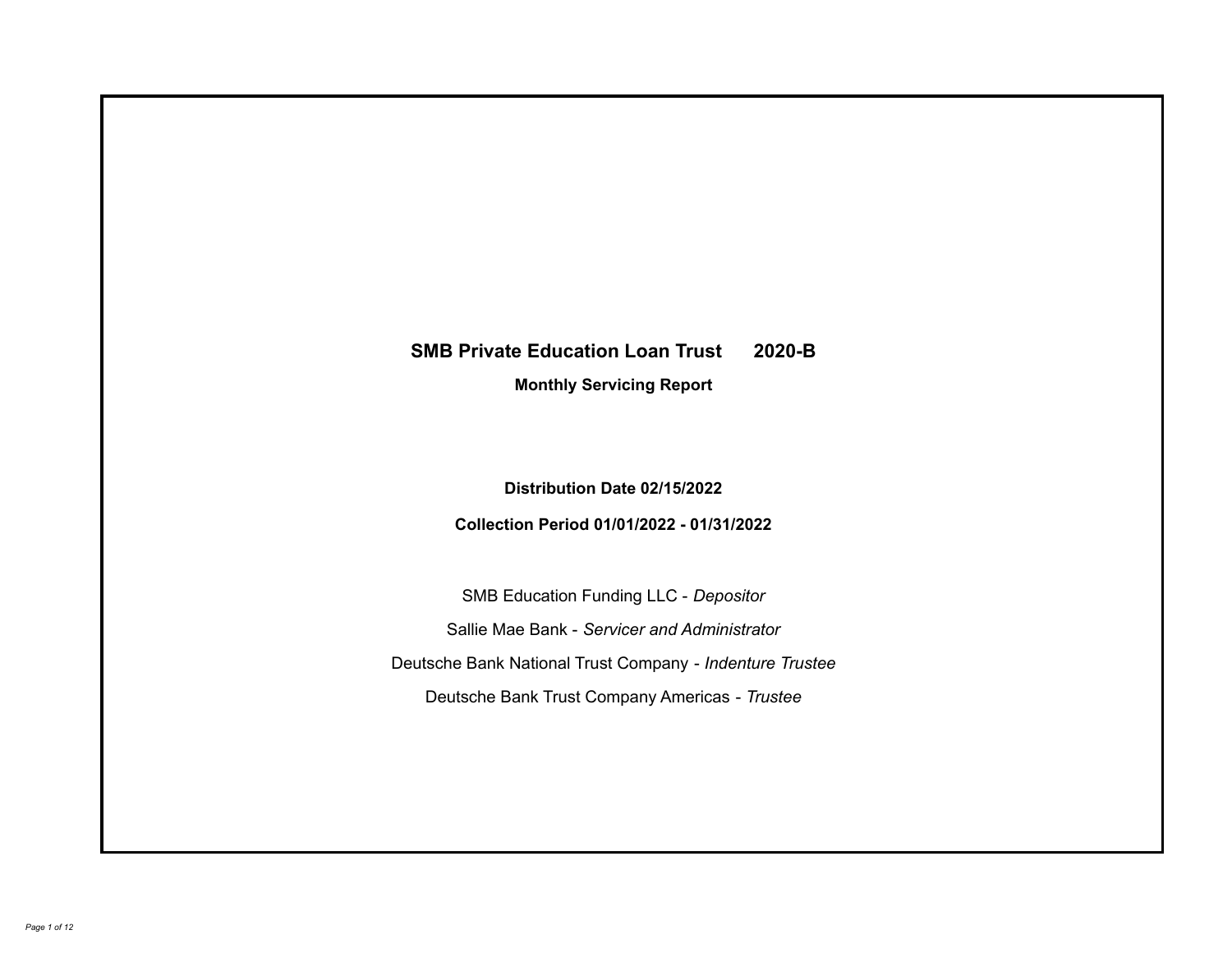A

| <b>Student Loan Portfolio Characteristics</b>                                                                                                                                | <b>Settlement Date</b><br>08/12/2020 | 12/31/2021                                                   | 01/31/2022                                                   |
|------------------------------------------------------------------------------------------------------------------------------------------------------------------------------|--------------------------------------|--------------------------------------------------------------|--------------------------------------------------------------|
| <b>Principal Balance</b><br>Interest to be Capitalized Balance                                                                                                               | \$734,844,784.09<br>52,295,956.84    | \$580,468,068.55<br>34,293,081.60                            | \$567,742,534.54<br>33,929,000.48                            |
| Pool Balance                                                                                                                                                                 | \$787,140,740.93                     | \$614,761,150.15                                             | \$601,671,535.02                                             |
| Weighted Average Coupon (WAC)<br>Weighted Average Remaining Term<br>Number of Loans<br>Number of Borrowers<br>Pool Factor<br>Since Issued Total Constant Prepayment Rate (1) | 8.62%<br>138.65<br>63,922<br>60,883  | 8.60%<br>134.50<br>51,458<br>49,141<br>0.781005376<br>13.75% | 8.60%<br>134.10<br>50,541<br>48,271<br>0.764376056<br>14.06% |

| <b>Debt Securities</b> | <b>Cusip/Isin</b> | 01/18/2022       | 02/15/2022       |
|------------------------|-------------------|------------------|------------------|
| A <sub>1</sub> A       | 78449XAA0         | \$381,104,083.54 | \$366,970,901.13 |
| A1B                    | 78449XAB8         | \$34,299,367.53  | \$33,027,381.11  |
|                        | 78449XAC6         | \$53,000,000.00  | \$53,000,000.00  |

| $\sim$<br>◡ | <b>Certificates</b> | Cusip/Isin | 01/18/2022   | 02/15/2022   |
|-------------|---------------------|------------|--------------|--------------|
|             | Residual            | 78449X102  | \$100,000.00 | \$100,000.00 |

| <b>Account Balances</b> | 01/18/2022     | 02/15/2022     |
|-------------------------|----------------|----------------|
| Reserve Account Balance | \$2,002,442.00 | \$2,002,442.00 |

| E. | <b>Asset / Liability</b>               | 01/18/2022       | 02/15/2022       |
|----|----------------------------------------|------------------|------------------|
|    | Overcollateralization Percentage       | 23.81%           | 24.71%           |
|    | Specified Overcollateralization Amount | \$153,690,287.54 | \$150,417,883.76 |
|    | Actual Overcollateralization Amount    | \$146,357,699.08 | \$148,673,252.78 |

(1) For additional information, see 'Since Issued CPR Methodology' found in section VIII of this report .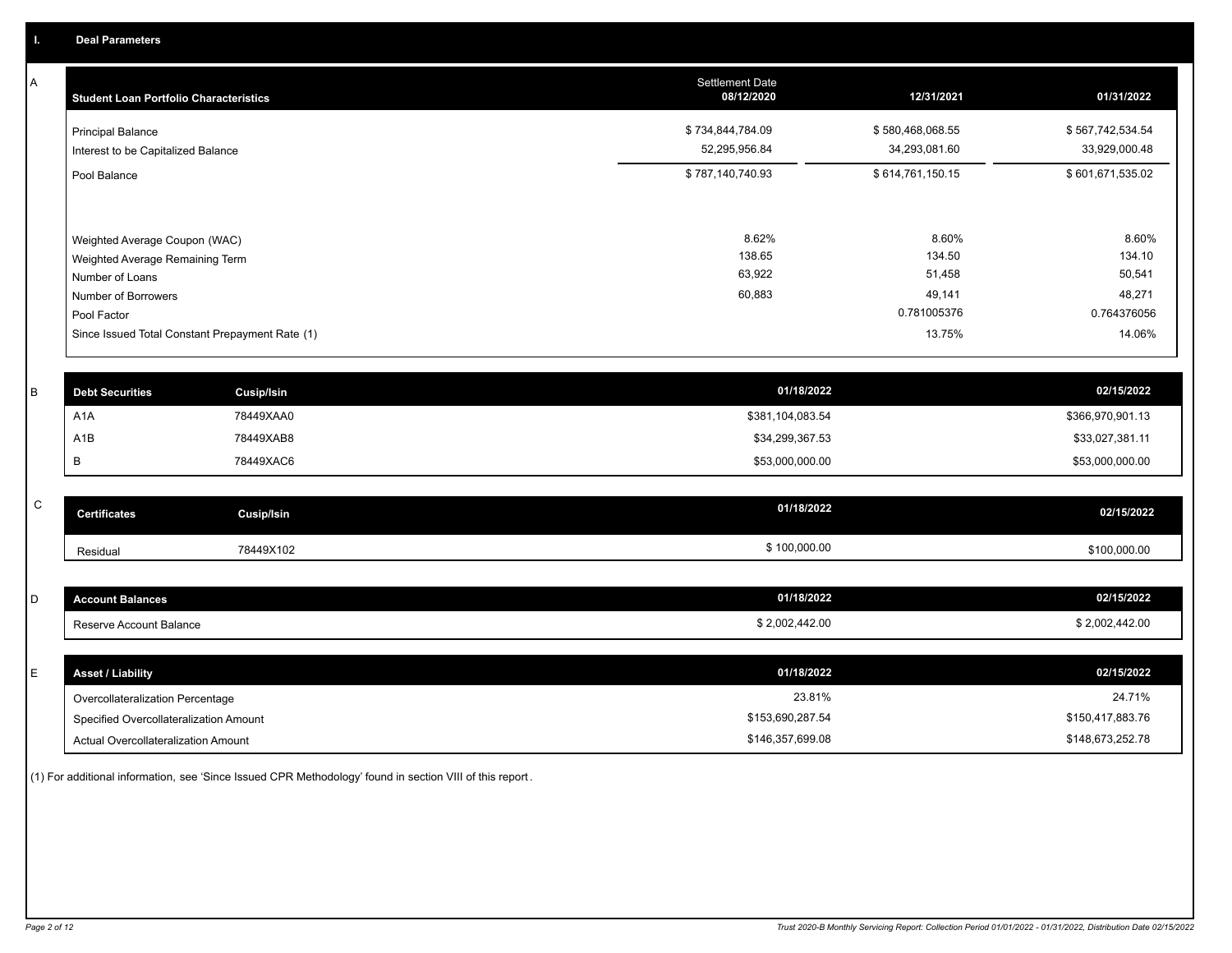## **II. 2020-B Trust Activity 01/01/2022 through 01/31/2022**

## **Total Principal Receipts \$ 13,027,037.43**  Other Principal Deposits 349,857.45 Servicer Principal Reimbursement 0.00 Seller Principal Reimbursement (1,114.10) Borrower Principal 12,678,294.08 A **Student Loan Principal Receipts**

#### B **Student Loan Interest Receipts**

| <b>Borrower Interest</b>        | 3,231,082.99   |
|---------------------------------|----------------|
| Seller Interest Reimbursement   | (48.10)        |
| Servicer Interest Reimbursement | 0.00           |
| Other Interest Deposits         | 22.289.88      |
| <b>Total Interest Receipts</b>  | \$3,253,324.77 |

| C       | <b>Recoveries on Realized Losses</b>                             | \$83,527.25     |
|---------|------------------------------------------------------------------|-----------------|
| D       | Investment Income                                                | \$358.52        |
| Е.      | <b>Funds Borrowed from Next Collection Period</b>                | \$0.00          |
| F.      | <b>Funds Repaid from Prior Collection Period</b>                 | \$0.00          |
| G       | Loan Sale or Purchase Proceeds                                   | \$0.00          |
| H       | Initial Deposits to Distribution Account                         | \$0.00          |
|         | <b>Excess Transferred from Other Accounts</b>                    | \$0.00          |
| J       | <b>Borrower Benefit Reimbursements</b>                           | \$0.00          |
| K       | <b>Other Deposits</b>                                            | \$0.00          |
| ц.      | <b>Other Fees Collected</b>                                      | \$0.00          |
| м       | <b>AVAILABLE FUNDS</b>                                           | \$16,364,247.97 |
| N       | Non-Cash Principal Activity During Collection Period             | \$301,503.42    |
| $\circ$ | Aggregate Purchased Amounts by the Depositor, Servicer or Seller | \$372,147.33    |
| P       | Aggregate Loan Substitutions                                     | \$0.00          |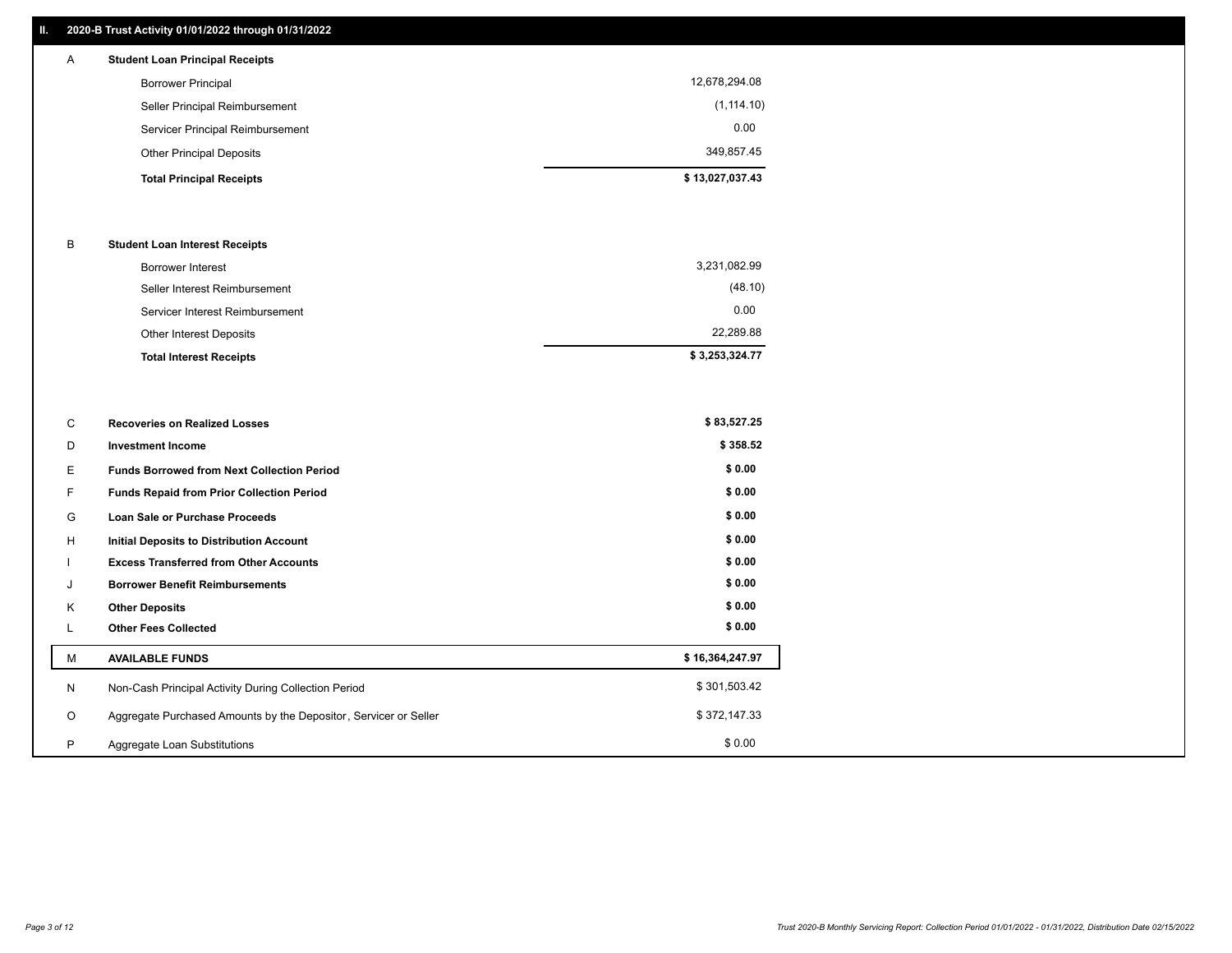|                   | <b>Loans by Repayment Status</b> |                          |            |                                                           |                |                            |                   |         |                                                           |                |                            |
|-------------------|----------------------------------|--------------------------|------------|-----------------------------------------------------------|----------------|----------------------------|-------------------|---------|-----------------------------------------------------------|----------------|----------------------------|
|                   |                                  |                          | 01/31/2022 |                                                           |                | 12/31/2021                 |                   |         |                                                           |                |                            |
|                   |                                  | <b>Wtd Avg</b><br>Coupon | # Loans    | Principal and<br><b>Interest Accrued</b><br>to Capitalize | % of Principal | % of Loans in<br>Repay (1) | Wtd Avg<br>Coupon | # Loans | Principal and<br><b>Interest Accrued</b><br>to Capitalize | % of Principal | % of Loans in<br>Repay (1) |
| INTERIM:          | IN SCHOOL                        | 9.85%                    | 3,933      | \$56,500,819.29                                           | 9.391%         | $-$ %                      | 9.85%             | 4,318   | \$61,239,877.22                                           | 9.962%         | $-$ %                      |
|                   | GRACE                            | 9.80%                    | 1,294      | \$18,207,608.49                                           | 3.026%         | $-$ %                      | 9.78%             | 1,014   | \$15,053,250.05                                           | 2.449%         | $-$ %                      |
|                   | <b>DEFERMENT</b>                 | 9.28%                    | 3,080      | \$41,067,939.84                                           | 6.826%         | $-$ %                      | 9.25%             | 3,164   | \$42,012,785.07                                           | 6.834%         | $-$ %                      |
| <b>REPAYMENT:</b> | <b>CURRENT</b>                   | 8.31%                    | 40,042     | \$454,883,497.87                                          | 75.603%        | 93.618%                    | 8.32%             | 40,801  | \$465,811,741.01                                          | 75.771%        | 93.828%                    |
|                   | 30-59 DAYS DELINQUENT            | 9.30%                    | 970        | \$13,620,976.44                                           | 2.264%         | 2.803%                     | 9.12%             | 969     | \$12,495,544.34                                           | 2.033%         | 2.517%                     |
|                   | 60-89 DAYS DELINQUENT            | 9.23%                    | 464        | \$5,911,261.41                                            | 0.982%         | 1.217%                     | 8.92%             | 328     | \$4,562,021.16                                            | 0.742%         | 0.919%                     |
|                   | 90+ DAYS DELINQUENT              | 8.72%                    | 277        | \$4,200,772.90                                            | 0.698%         | 0.865%                     | 8.72%             | 191     | \$3,248,090.78                                            | 0.528%         | 0.654%                     |
|                   | <b>FORBEARANCE</b>               | 8.46%                    | 481        | \$7,278,658.78                                            | 1.210%         | 1.498%                     | 8.65%             | 673     | \$10,337,840.52                                           | 1.682%         | 2.082%                     |
| <b>TOTAL</b>      |                                  |                          | 50,541     | \$601,671,535.02                                          | 100.00%        | 100.00%                    |                   | 51,458  | \$614,761,150.15                                          | 100.00%        | 100.00%                    |

Percentages may not total 100% due to rounding \*

1 Loans classified in "Repayment" include any loan for which interim interest only, \$25 fixed payments or full principal and interest payments are due.

| <b>Loans by Borrower Status</b> |                                                                                                                              |                          |            |                                                                  |                |                                |                          |         |                                                           |                |                                |
|---------------------------------|------------------------------------------------------------------------------------------------------------------------------|--------------------------|------------|------------------------------------------------------------------|----------------|--------------------------------|--------------------------|---------|-----------------------------------------------------------|----------------|--------------------------------|
|                                 |                                                                                                                              |                          | 01/31/2022 |                                                                  |                |                                | 12/31/2021               |         |                                                           |                |                                |
|                                 |                                                                                                                              | <b>Wtd Avg</b><br>Coupon | # Loans    | <b>Principal and</b><br><b>Interest Accrued</b><br>to Capitalize | % of Principal | % of Loans in<br>P&I Repay (2) | <b>Wtd Avg</b><br>Coupon | # Loans | Principal and<br><b>Interest Accrued</b><br>to Capitalize | % of Principal | % of Loans in<br>P&I Repay (2) |
| <b>INTERIM:</b>                 | IN SCHOOL                                                                                                                    | 9.37%                    | 7,740      | \$110,419,343.34                                                 | 18.352%        | $-$ %                          | 9.36%                    | 8,551   | \$120,145,132.55                                          | 19.543%        | $-$ %                          |
|                                 | <b>GRACE</b>                                                                                                                 | 9.32%                    | 2,497      | \$34,525,870.32                                                  | 5.738%         | $-$ %                          | 9.32%                    | 1,921   | \$28,378,649.13                                           | 4.616%         | $-$ %                          |
|                                 | <b>DEFERMENT</b>                                                                                                             | 8.82%                    | 5,506      | \$72,057,108.45                                                  | 11.976%        | $-$ %                          | 8.79%                    | 5,676   | \$73,735,355.12                                           | 11.994%        | $-$ %                          |
| P&I REPAYMENT:                  | <b>CURRENT</b>                                                                                                               | 8.21%                    | 32,677     | \$354,476,415.62                                                 | 58.915%        | 92.151%                        | 8.23%                    | 33,244  | \$363,026,976.60                                          | 59.052%        | 92.490%                        |
|                                 | 30-59 DAYS DELINQUENT                                                                                                        | 9.31%                    | 922        | \$13,026,815.49                                                  | 2.165%         | 3.386%                         | 9.08%                    | 900     | \$11,623,603.93                                           | 1.891%         | 2.961%                         |
|                                 | 60-89 DAYS DELINQUENT                                                                                                        | 9.24%                    | 451        | \$5,789,708.17                                                   | 0.962%         | 1.505%                         | 8.85%                    | 307     | \$4,318,568.12                                            | 0.702%         | 1.100%                         |
|                                 | 90+ DAYS DELINQUENT                                                                                                          | 8.71%                    | 264        | \$4,072,876.63                                                   | 0.677%         | 1.059%                         | 8.74%                    | 186     | \$3,195,024.18                                            | 0.520%         | 0.814%                         |
|                                 | FORBEARANCE                                                                                                                  | 8.46%                    | 484        | \$7,303,397.00                                                   | 1.214%         | 1.899%                         | 8.65%                    | 673     | \$10,337,840.52                                           | 1.682%         | 2.634%                         |
| <b>TOTAL</b>                    | Percentages may not total 100% due to rounding                                                                               |                          | 50,541     | \$601,671,535.02                                                 | 100.00%        | 100.00%                        |                          | 51,458  | \$614,761,150.15                                          | 100.00%        | 100.00%                        |
|                                 | 2 Loans classified in "P&I Repayment" includes only those loans for which scheduled principal and interest payments are due. |                          |            |                                                                  |                |                                |                          |         |                                                           |                |                                |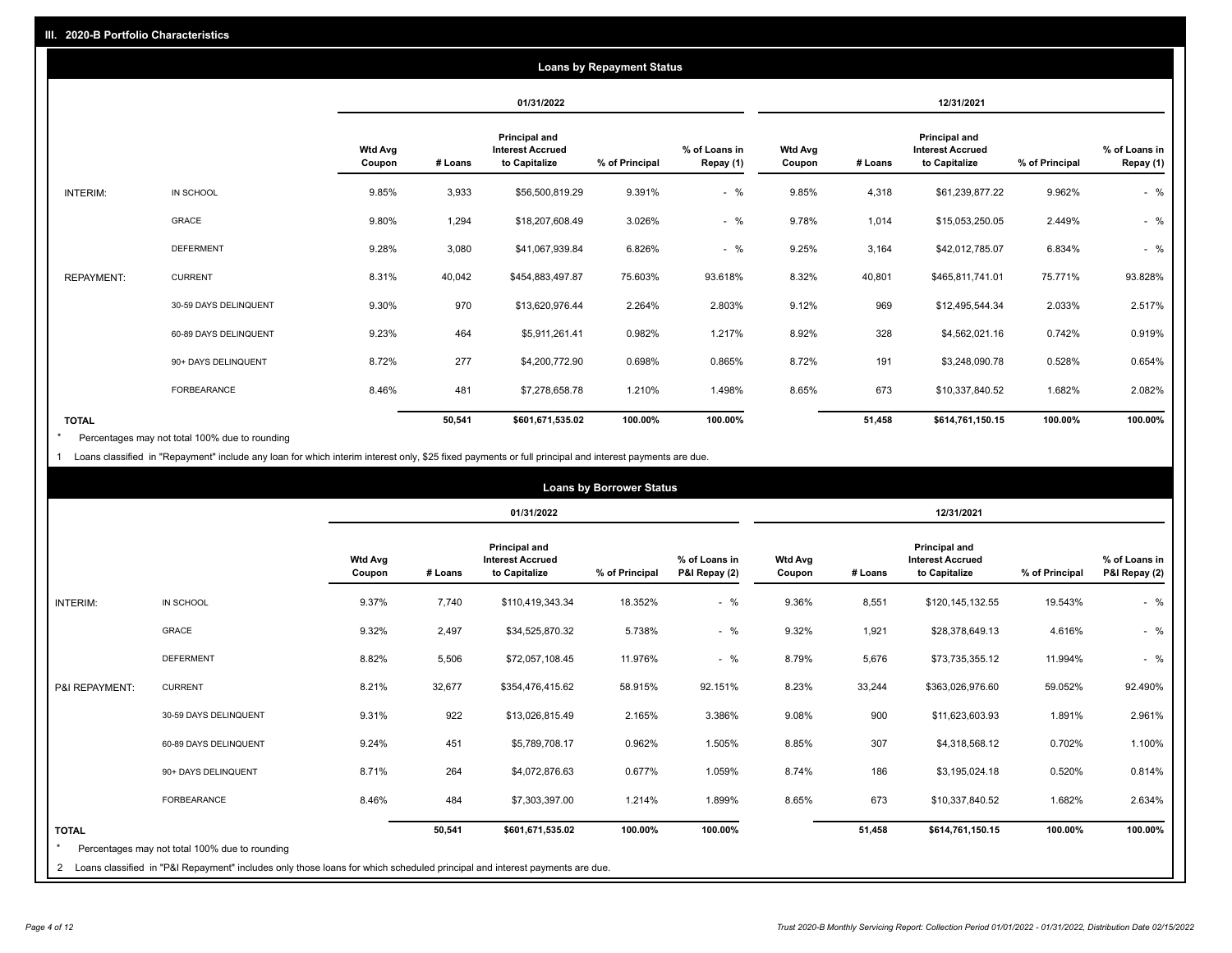|                                                                                        | 1/31/2022        | 12/31/2021       |
|----------------------------------------------------------------------------------------|------------------|------------------|
| Pool Balance                                                                           | \$601,671,535.02 | \$614,761,150.15 |
| Total # Loans                                                                          | 50,541           | 51,458           |
| Total # Borrowers                                                                      | 48,271           | 49,141           |
| Weighted Average Coupon                                                                | 8.60%            | 8.60%            |
| Weighted Average Remaining Term                                                        | 134.10           | 134.50           |
| Percent of Pool - Cosigned                                                             | 92.4%            | 92.3%            |
| Percent of Pool - Non Cosigned                                                         | 7.6%             | 7.7%             |
| Borrower Interest Accrued for Period                                                   | \$4,157,385.39   | \$4,237,559.73   |
| Outstanding Borrower Interest Accrued                                                  | \$38,610,826.86  | \$39,074,768.33  |
| Gross Principal Realized Loss - Periodic *                                             | \$988,608.63     | \$806,870.97     |
| Gross Principal Realized Loss - Cumulative *                                           | \$10,873,045.54  | \$9,884,436.91   |
| Recoveries on Realized Losses - Periodic                                               | \$83,527.25      | \$77,577.77      |
| Recoveries on Realized Losses - Cumulative                                             | \$1,045,088.38   | \$961,561.13     |
| Net Losses - Periodic                                                                  | \$905,081.38     | \$729,293.20     |
| Net Losses - Cumulative                                                                | \$9,827,957.16   | \$8,922,875.78   |
| Non-Cash Principal Activity - Capitalized Interest                                     | \$1,293,146.57   | \$4,427,474.82   |
| Since Issued Total Constant Prepayment Rate (CPR) (1)                                  | 14.06%           | 13.75%           |
| <b>Loan Substitutions</b>                                                              | \$0.00           | \$0.00           |
| <b>Cumulative Loan Substitutions</b>                                                   | \$0.00           | \$0.00           |
| <b>Unpaid Servicing Fees</b>                                                           | \$0.00           | \$0.00           |
| <b>Unpaid Administration Fees</b>                                                      | \$0.00           | \$0.00           |
| <b>Unpaid Carryover Servicing Fees</b>                                                 | \$435,892.90     | \$435,892.90     |
| Note Interest Shortfall                                                                | \$0.00           | \$0.00           |
| Loans in Modification                                                                  | \$25,471,635.09  | \$25,939,985.02  |
| % of Loans in Modification as a % of Loans in Repayment (P&I)                          | 6.75%            | 6.79%            |
| % Annualized Gross Principal Realized Loss - Periodic as a %                           |                  |                  |
| of Loans in Repayment (P&I) * 12                                                       | 3.14%            | 2.53%            |
| % Gross Principal Realized Loss - Cumulative as a % of<br><b>Original Pool Balance</b> | 1.38%            | 1.26%            |

\* In accordance with the Servicer's current policies and procedures, after September 1, 2017 loans subject to bankruptcy claims generally will not be reported as a charged- off unless and until they are delinquent for 120

(1) For additional information, see 'Since Issued CPR Methodology' found in section VIII of this report .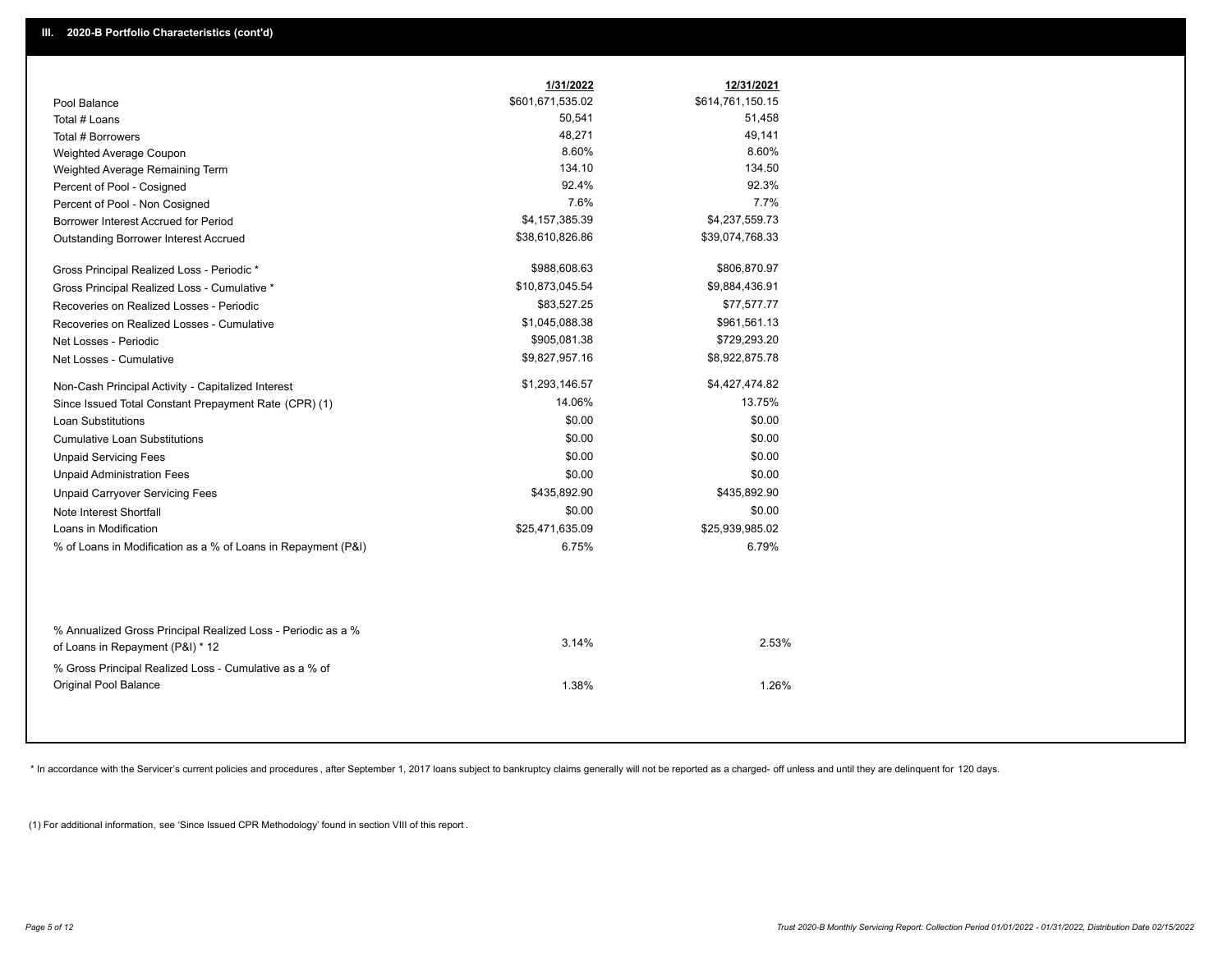## **Loan Program**

A

|                                    | Weighted<br>Average | # LOANS  | <b>\$ AMOUNT</b> | $%$ *    |
|------------------------------------|---------------------|----------|------------------|----------|
| - Smart Option Interest-Only Loans | 7.38%               | 12,144   | \$105,256,934.65 | 17.494%  |
| - Smart Option Fixed Pay Loans     | 8.61%               | 12,448   | \$184,492,449.48 | 30.663%  |
| - Smart Option Deferred Loans      | 9.01%               | 25,949   | \$311,922,150.89 | 51.843%  |
| - Other Loan Programs              | $0.00\%$            | $\Omega$ | \$0.00           | 0.000%   |
| <b>Total</b>                       | 8.60%               | 50,541   | \$601,671,535.02 | 100.000% |

\* Percentages may not total 100% due to rounding

B

C

**Index Type**

|                       | Weighted<br># LOANS<br>Average |        | <b>\$ AMOUNT</b> |           |
|-----------------------|--------------------------------|--------|------------------|-----------|
| - Fixed Rate Loans    | 9.52%                          | 23,312 | \$291,662,703.61 | 48.475%   |
| - LIBOR Indexed Loans | 7.74%                          | 27,229 | \$310,008,831.41 | 51.525%   |
| - Other Index Rates   | $0.00\%$                       |        | \$0.00           | $0.000\%$ |
| <b>Total</b>          | 8.60%                          | 50,541 | \$601,671,535.02 | 100.000%  |

\* Percentages may not total 100% due to rounding

## **Weighted Average Recent FICO**

| (2)<br>Wtd Avg Recent FICO Band | # LOANS | <b>\$ AMOUNT</b> | $%$ *     |
|---------------------------------|---------|------------------|-----------|
| $0 - 639$                       | 2,682   | \$31,815,371.15  | 5.288%    |
| 640 - 669                       | 2,877   | \$34,157,839.50  | 5.677%    |
| 670 - 699                       | 5,479   | \$66,868,995.34  | 11.114%   |
| 700 - 739                       | 11,383  | \$140,912,715.25 | 23.420%   |
| $740 +$                         | 28,118  | \$327,894,149.59 | 54.497%   |
| $N/A$ <sub>(1)</sub>            | 2       | \$22,464.19      | $0.004\%$ |
| <b>Total</b>                    | 50,541  | \$601,671,535.02 | 100.000%  |
|                                 |         |                  |           |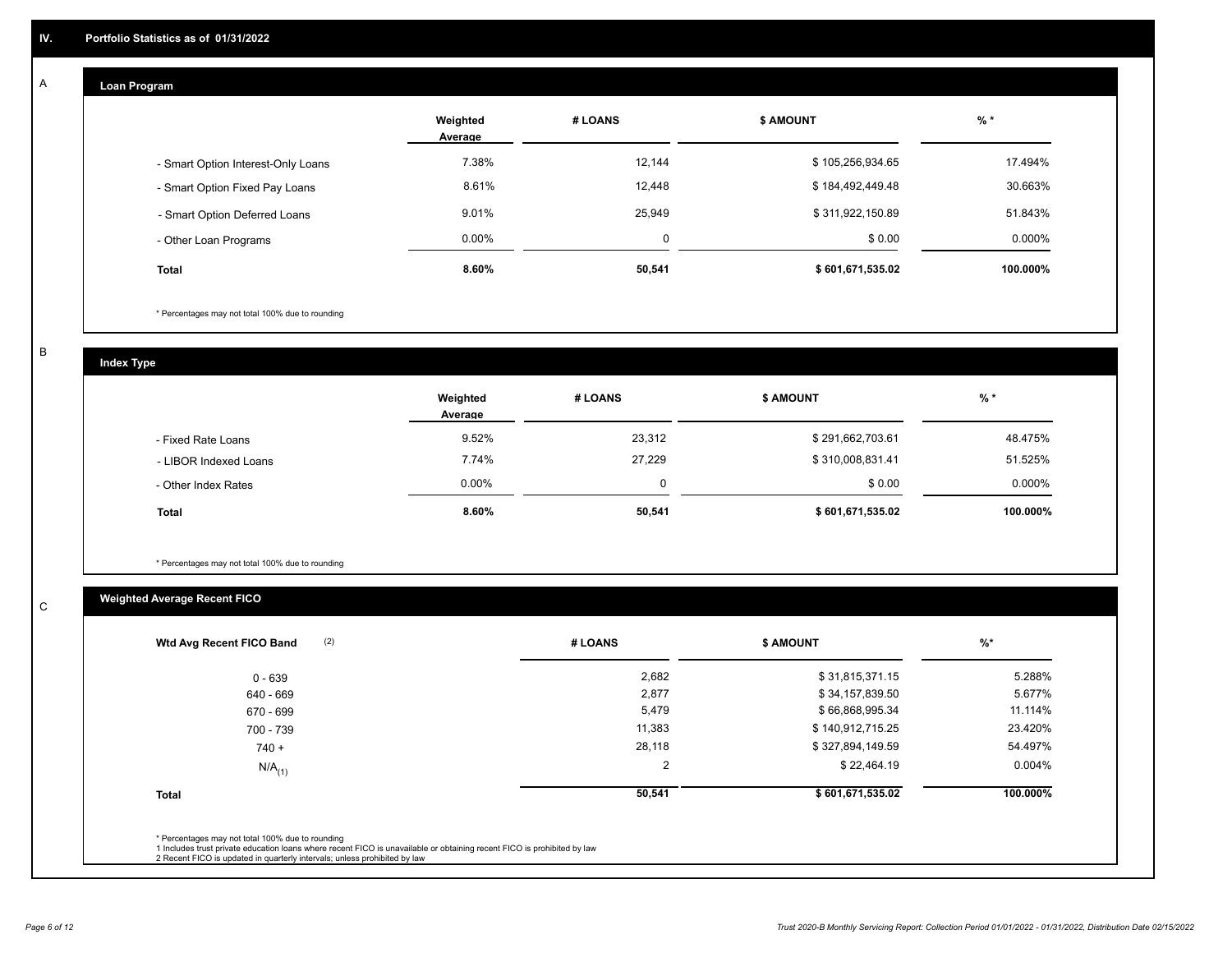| V. |       | 2020-B Reserve Account and Principal Distribution Calculations                       |                  |  |
|----|-------|--------------------------------------------------------------------------------------|------------------|--|
| А. |       | <b>Reserve Account</b>                                                               |                  |  |
|    |       | Specified Reserve Account Balance                                                    | \$2,002,442.00   |  |
|    |       | Actual Reserve Account Balance                                                       | \$2,002,442.00   |  |
| В. |       | <b>Principal Distribution Amount</b>                                                 |                  |  |
|    | i.    | <b>Class A Notes Outstanding</b>                                                     | \$415,403,451.07 |  |
|    | ii.   | Pool Balance                                                                         | \$601,671,535.02 |  |
|    | iii.  | First Priority Principal Distribution Amount (i - ii)                                | \$0.00           |  |
|    | iv.   | Class A and B Notes Outstanding                                                      | \$468,403,451.07 |  |
|    | ٧.    | First Priority Principal Distribution Amount                                         | \$0.00           |  |
|    | vi.   | Pool Balance                                                                         | \$601,671,535.02 |  |
|    | vii.  | Specified Overcollateralization Amount                                               | \$150,417,883.76 |  |
|    | viii. | Regular Principal Distribution Amount (if (iv > 0, (iv - v) - (vi - vii))            | \$17,149,799.81  |  |
|    | ix.   | Pool Balance                                                                         | \$601,671,535.02 |  |
|    | х.    | 10% of Initial Pool Balance                                                          | \$78,714,074.09  |  |
|    | xi.   | First Priority Principal Distribution Amount                                         | \$0.00           |  |
|    | xii.  | Regular Principal Distribution Amount                                                | \$17,149,799.81  |  |
|    | xiii. | Available Funds (after payment of waterfall items A through I)                       | \$0.00           |  |
|    |       | xiv. Additional Principal Distribution Amount (if(vi <= x,min(xiii, vi - xi - xii))) | \$0.00           |  |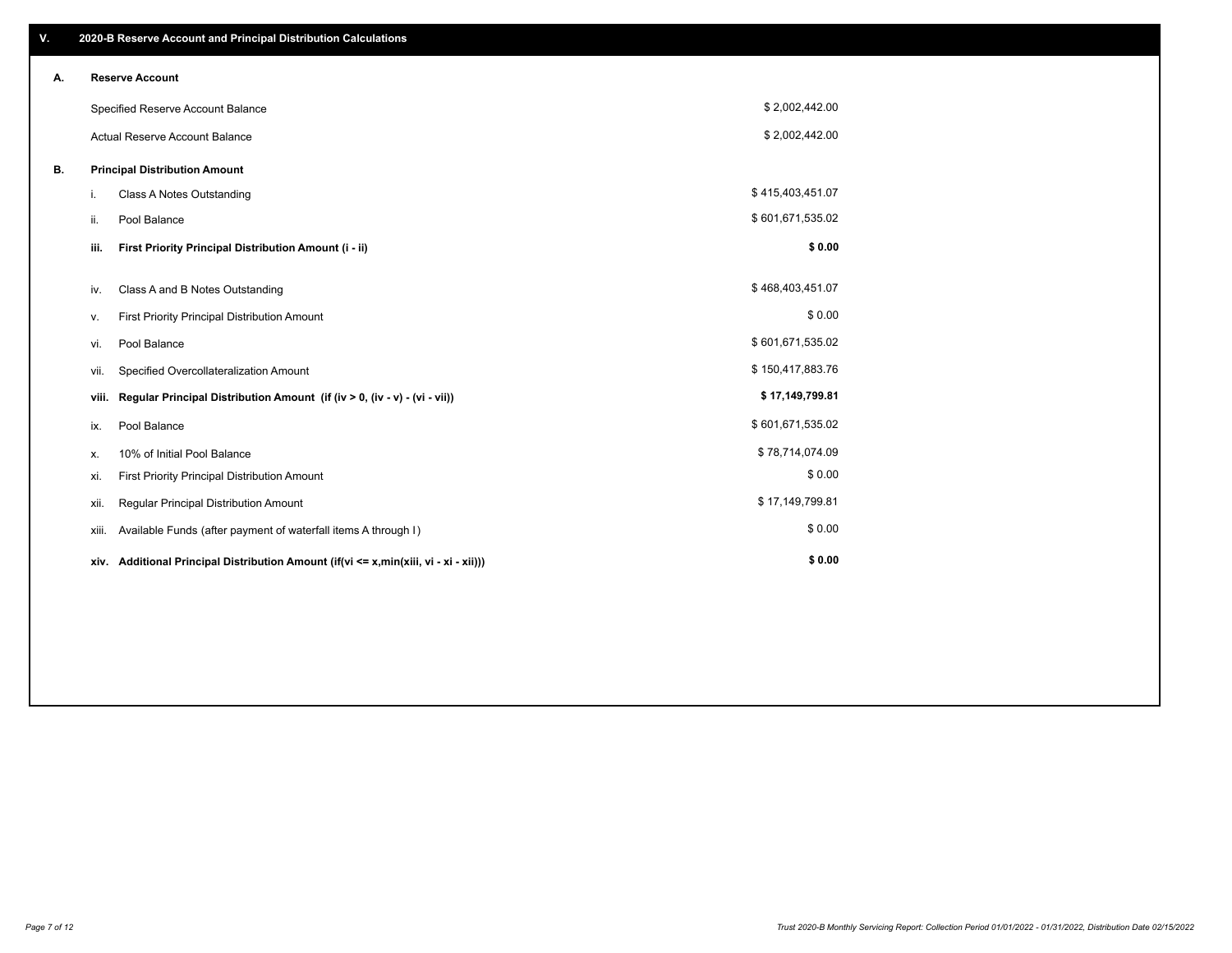|    |                                                         | Paid            | <b>Funds Balance</b> |
|----|---------------------------------------------------------|-----------------|----------------------|
|    | <b>Total Available Funds</b>                            |                 | \$16,364,247.97      |
| A  | <b>Trustee Fees</b>                                     | \$0.00          | \$16,364,247.97      |
| В  | <b>Servicing Fees</b>                                   | \$386,978.71    | \$15,977,269.26      |
| C  | i. Administration Fees                                  | \$8,333.00      | \$15,968,936.26      |
|    | ii. Unreimbursed Administrator Advances plus any Unpaid | \$0.00          | \$15,968,936.26      |
| D  | Class A Noteholders Interest Distribution Amount        | \$441,867.43    | \$15,527,068.83      |
| Е  | First Priority Principal Payment                        | \$0.00          | \$15,527,068.83      |
| F. | Class B Noteholders Interest Distribution Amount        | \$121,900.00    | \$15,405,168.83      |
| G  | Reinstatement Reserve Account                           | \$0.00          | \$15,405,168.83      |
| H  | <b>Regular Principal Distribution</b>                   | \$15,405,168.83 | \$0.00               |
|    | <b>Carryover Servicing Fees</b>                         | \$0.00          | \$0.00               |
| J  | Additional Principal Distribution Amount                | \$0.00          | \$0.00               |
| Κ  | Unpaid Expenses of Trustee                              | \$0.00          | \$0.00               |
| L. | Unpaid Expenses of Administrator                        | \$0.00          | \$0.00               |
| М  | Remaining Funds to the Residual Certificateholders      | \$0.00          | \$0.00               |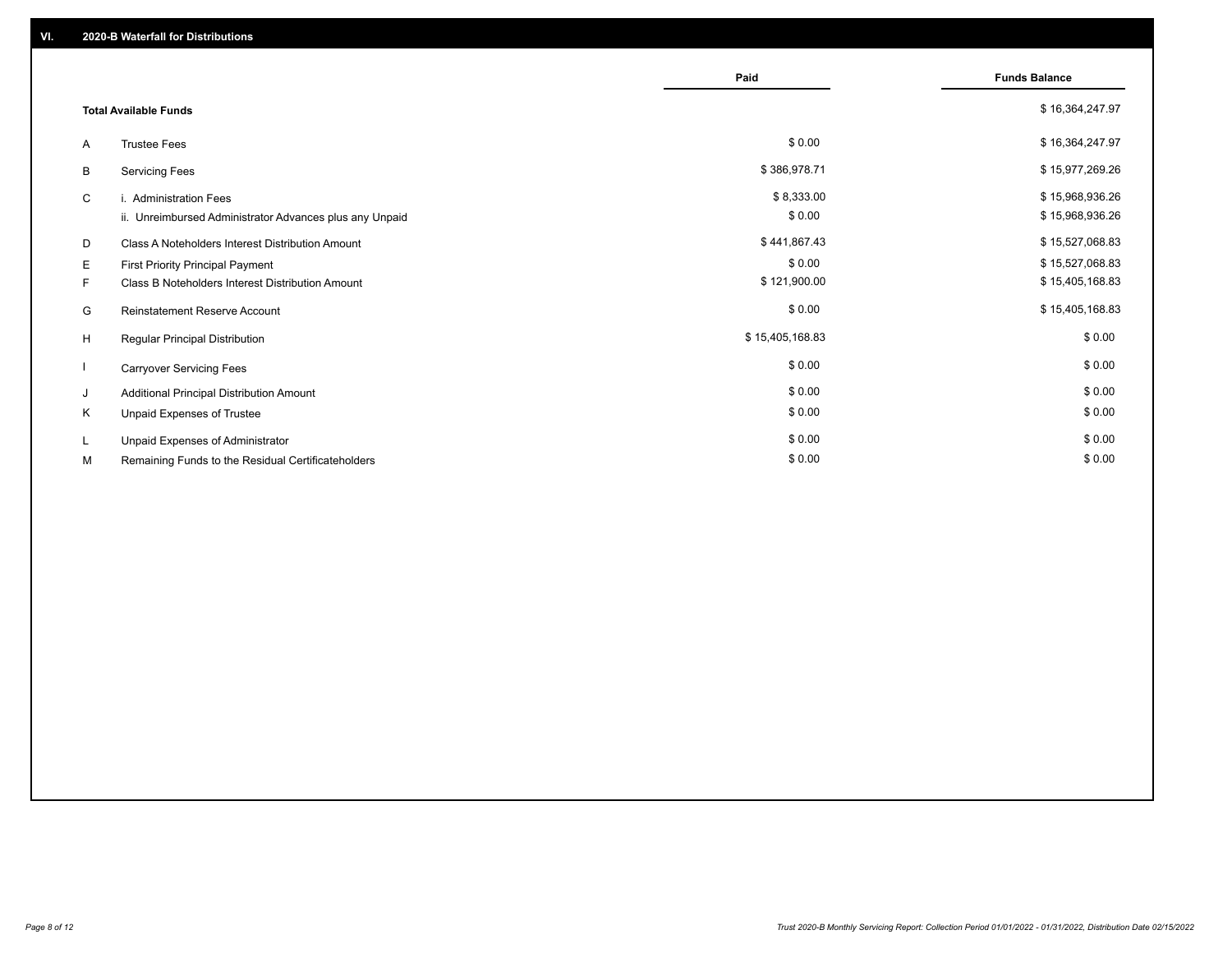| <b>Distribution Amounts</b>                                |                         |                         |                         |
|------------------------------------------------------------|-------------------------|-------------------------|-------------------------|
|                                                            | A <sub>1</sub> A        | A <sub>1</sub> B        | в                       |
| Cusip/Isin                                                 | 78449XAA0               | 78449XAB8               | 78449XAC6               |
| <b>Beginning Balance</b>                                   | \$381,104,083.54        | \$34,299,367.53         | \$53,000,000.00         |
| Index                                                      | <b>FIXED</b>            | <b>LIBOR</b>            | <b>FIXED</b>            |
| Spread/Fixed Rate                                          | 1.29%                   | 1.10%                   | 2.76%                   |
| Record Date (Days Prior to Distribution)                   | 1 NEW YORK BUSINESS DAY | 1 NEW YORK BUSINESS DAY | 1 NEW YORK BUSINESS DAY |
| <b>Accrual Period Begin</b>                                | 1/15/2022               | 1/18/2022               | 1/15/2022               |
| <b>Accrual Period End</b>                                  | 2/15/2022               | 2/15/2022               | 2/15/2022               |
| <b>Daycount Fraction</b>                                   | 0.08333333              | 0.07777778              | 0.08333333              |
| Interest Rate*                                             | 1.29000%                | 1.20629%                | 2.76000%                |
| <b>Accrued Interest Factor</b>                             | 0.001075000             | 0.000938225             | 0.002300000             |
| <b>Current Interest Due</b>                                | \$409,686.89            | \$32,180.54             | \$121,900.00            |
| Interest Shortfall from Prior Period Plus Accrued Interest | $$ -$                   | $$ -$                   | $\mathsf{\$}$ -         |
| <b>Total Interest Due</b>                                  | \$409,686.89            | \$32,180.54             | \$121,900.00            |
| <b>Interest Paid</b>                                       | \$409,686.89            | \$32,180.54             | \$121,900.00            |
| <b>Interest Shortfall</b>                                  | $$ -$                   | $$ -$                   | $$ -$                   |
| <b>Principal Paid</b>                                      | \$14,133,182.41         | \$1,271,986.42          | $$ -$                   |
| <b>Ending Principal Balance</b>                            | \$366,970,901.13        | \$33,027,381.11         | \$53,000,000.00         |
| Paydown Factor                                             | 0.023555304             | 0.023555304             | 0.000000000             |
| <b>Ending Balance Factor</b>                               | 0.611618169             | 0.611618169             | 1.000000000             |

\* Pay rates for Current Distribution. For the interest rates applicable to the next distribution date, please see https://www.salliemae.com/about/investors/data/SMBabrate.txt.

**VII. 2020-B Distributions**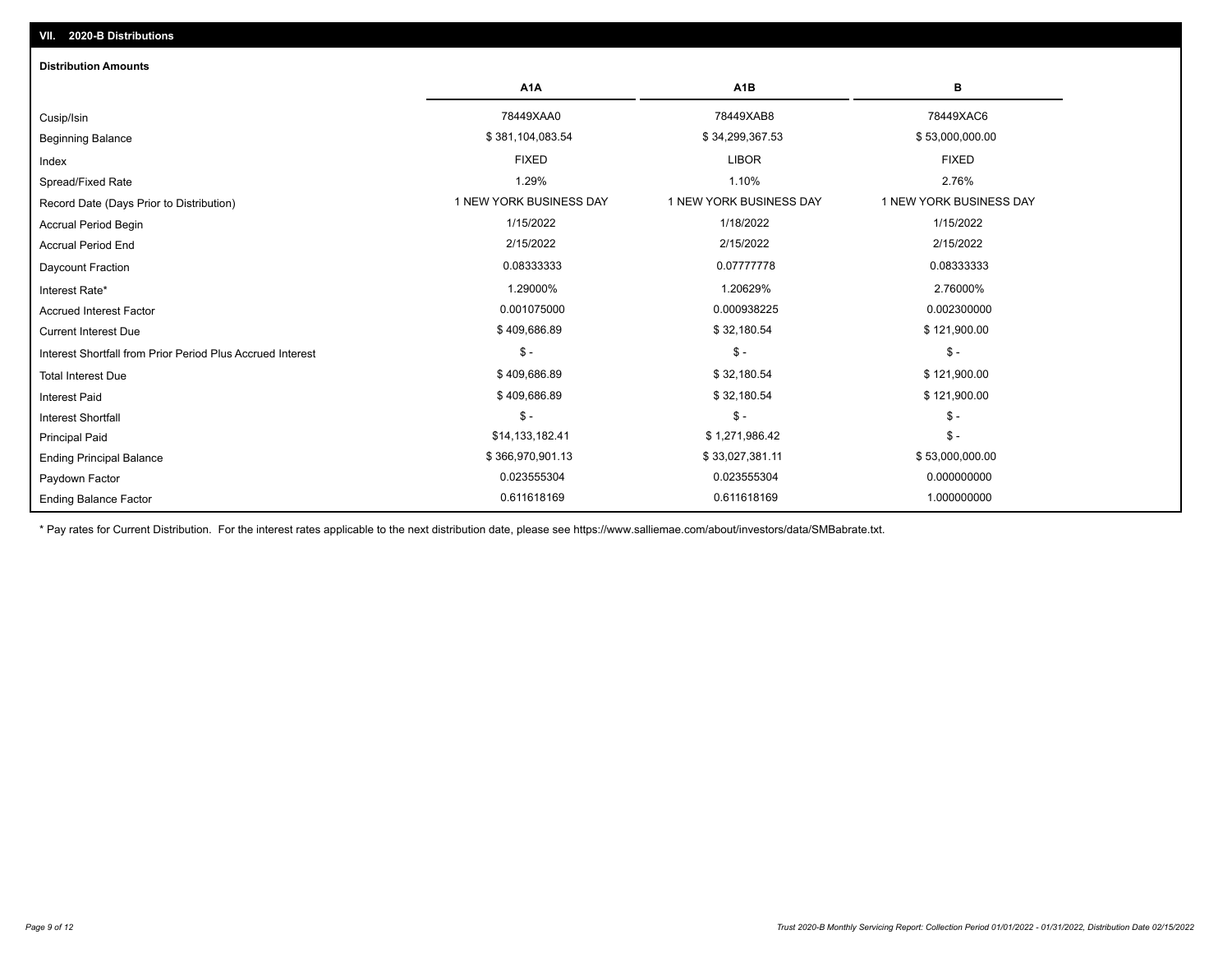### **Since Issued Total CPR**

$$
\text{total cPR} = 1 - \left(\frac{APB}{PPB}\right)^{\left(\frac{12}{MSC}\right)}
$$

APB = Actual period-end Pool Balance PPB = Projected period-end Pool Balance assuming no prepayments and no defaults Pool Balance = Sum(Principal Balance + Interest Accrued to Capitalize Balance) MSC = Months Since Cut-Off

I J Ι

#### **Since-Issued Total Constant Prepayment Rate (CPR)**

Since-Issued Total CPR measures prepayments, both voluntary and involuntary, for a trust student loan pool over the life of a transaction. For each trust distribution, the actual month-end pool balance is compared against a month-end pool balance originally projected at issuance assuming no prepayments and defaults. For purposes of Since- Issued Total CPR calculations, projected period end pool balance assumes in-school status loans have up to a six month grace period before moving to repayment, grace status loans remain in grace status until their status end date and then to move to full principal and interest repayment, loans subject to interim interest or fixed payments during their in-school and grace period continue paying interim interest or fixed payments until full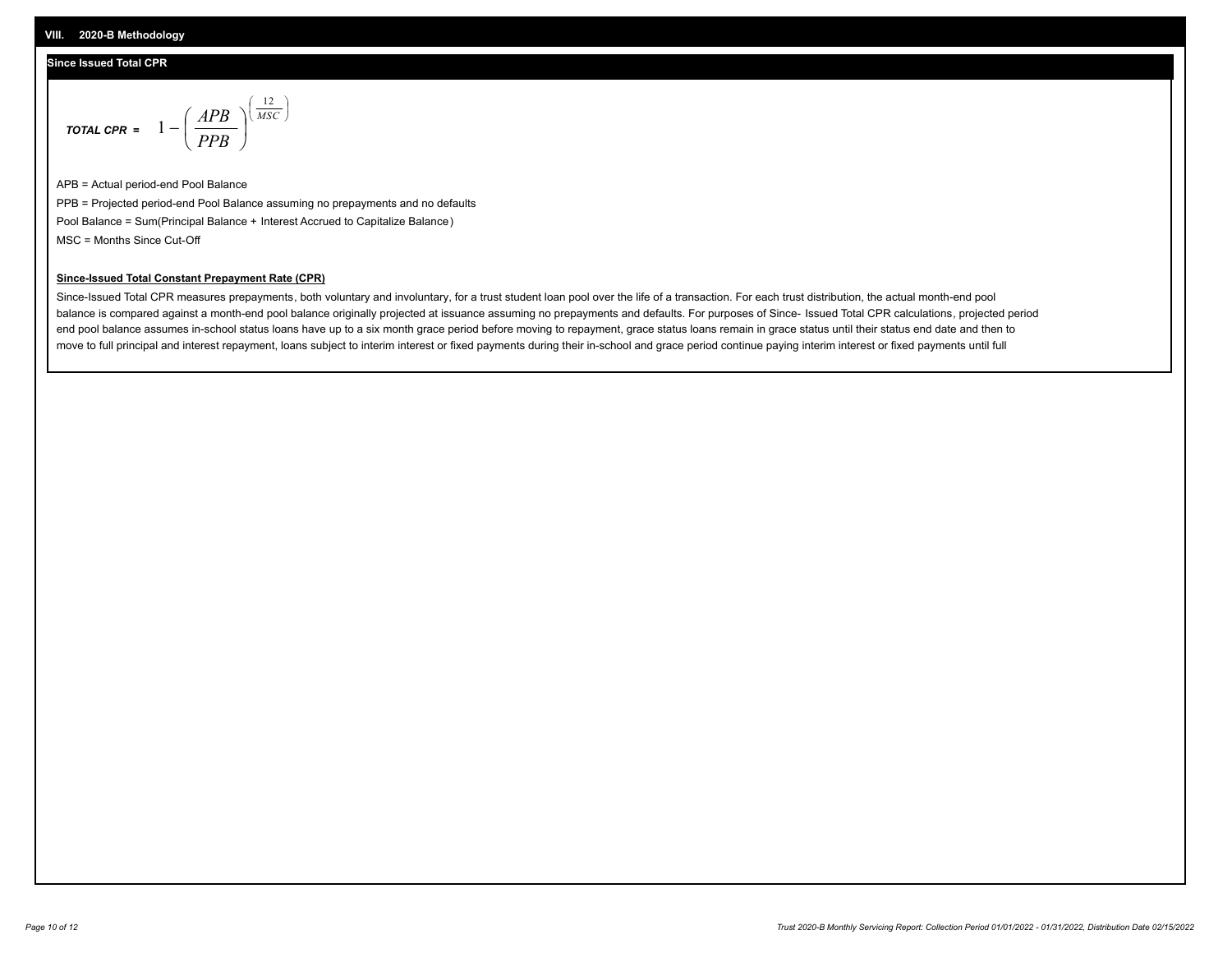## **EU RISK RETENTION**

As of the date of this report, Sallie Mae Bank confirms that (i) it retains, through its ownership of the Depositor (its wholly-owned subsidiary), a material net economic interest of not less than 5% of the aggregate principal balance of the Trust Student Loans in accordance with the EU Retention Rules ; (ii) the retained interest is held via ownership of the R Certificate; and (iii) the retained interest is not subject to any credit risk mitigation, any short position or any other credit risk hedge and has not been sold except as permitted by the EU Retention Rules.